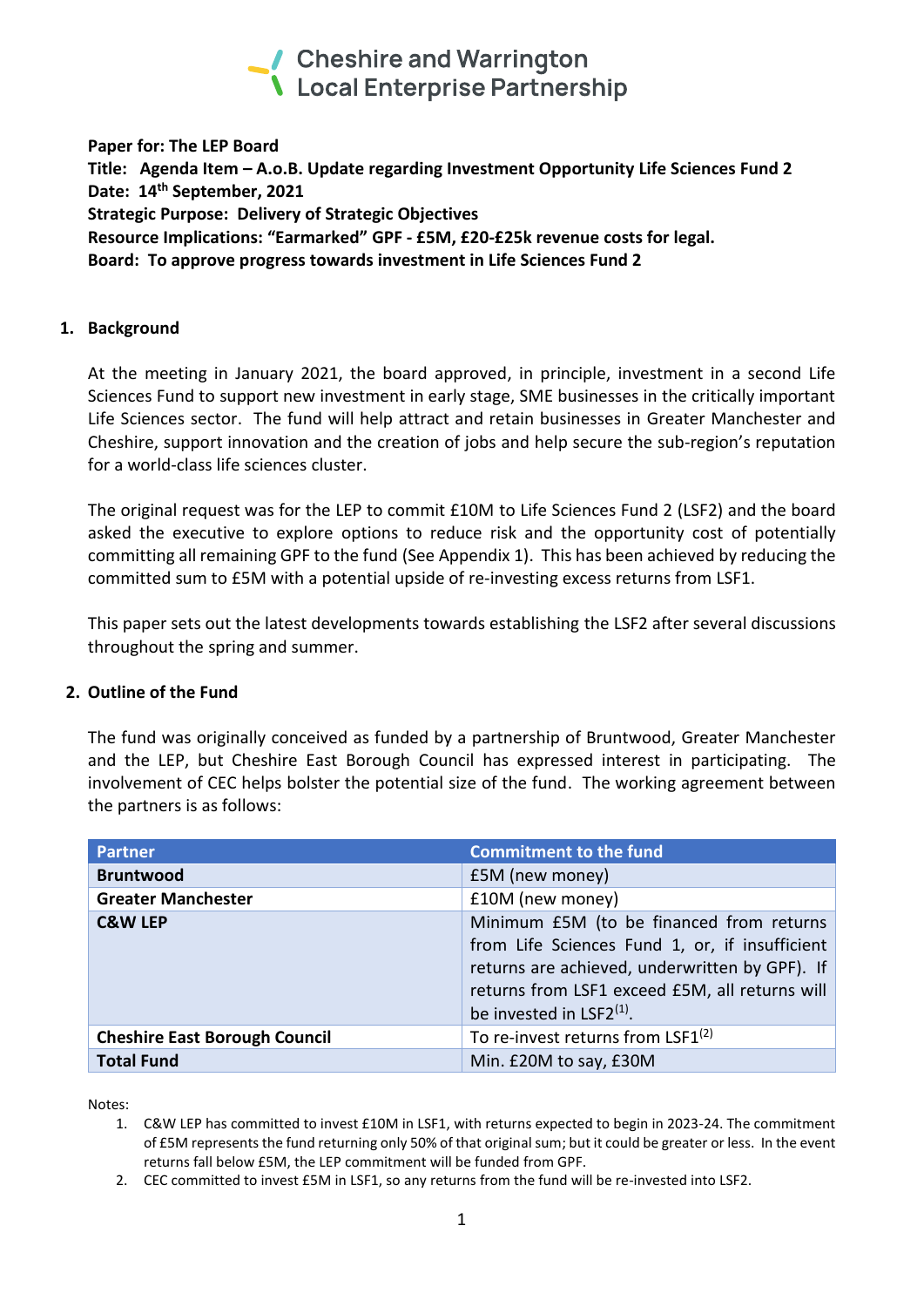# ✔ Cheshire and Warrington **\** Local Enterprise Partnership

Because the returns from LSF1 are unlikely to "flow" in any quantity prior to 2024, Bruntwood and GMCA will invest their commitments to LSF2 first, with C&W LEP and CEC providing funds later.

# **3. Procurement**

# Legal

Bruntwood are leading on the procurement of lawyers to act for the fund partners. Eversheds were successful. A legal briefing has been prepared which follows closely the structuring of LSF1. The key difference is that the contributions from C&W LEP and CEC are variable and, as such, mechanisms need to be put in place to adjust the partners respective share of the fund depending on the invested amounts.

The costs of legal support will be shared equally by the four contributing organisations.

## Fund Managers

Greater Manchester will lead on the procurement of Fund Managers. L&G VC team are also providing some technical support. Procurement documents are presently being updated and the invitation to tender will explore ideas of how best to manage the variable nature of investment contributions. The Investment Operating Guidelines including the outputs required of the fund are presently under discussion. Issues to be addressed include the minimum amounts to be invested respectively in Cheshire and Warrington and Greater Manchester, whether and how outputs should adjust depending on the final value of the fund, etc.

The key objectives of the project are to:

- Promote Alderley Park and Manchester Science Park/Oxford Road Corridor as key Life Sciences hubs for the region
- Attract and retain Life Sciences companies in the region, contributing to the growth of this key sector both in terms of jobs and GVA
- Provide a specialist, regional Life Sciences VCT that can provide funding from seed through to Series A.
- Increase the size of the Fund to over £50m through the attraction of fund level private sector leverage (NB. Public sector pension funds are generally considered as private sector given their independent governance and operational models).
- Encourage diversity & inclusivity objectives e.g., women in science, apprenticeships.

We are running slightly behind our planned timetable to establish the fund and the target is to have fund managers appointed early in December.

### **4. Conclusion**

The board is asked to approve progress towards the establishment of LSF2.

### **Ian Brooks**